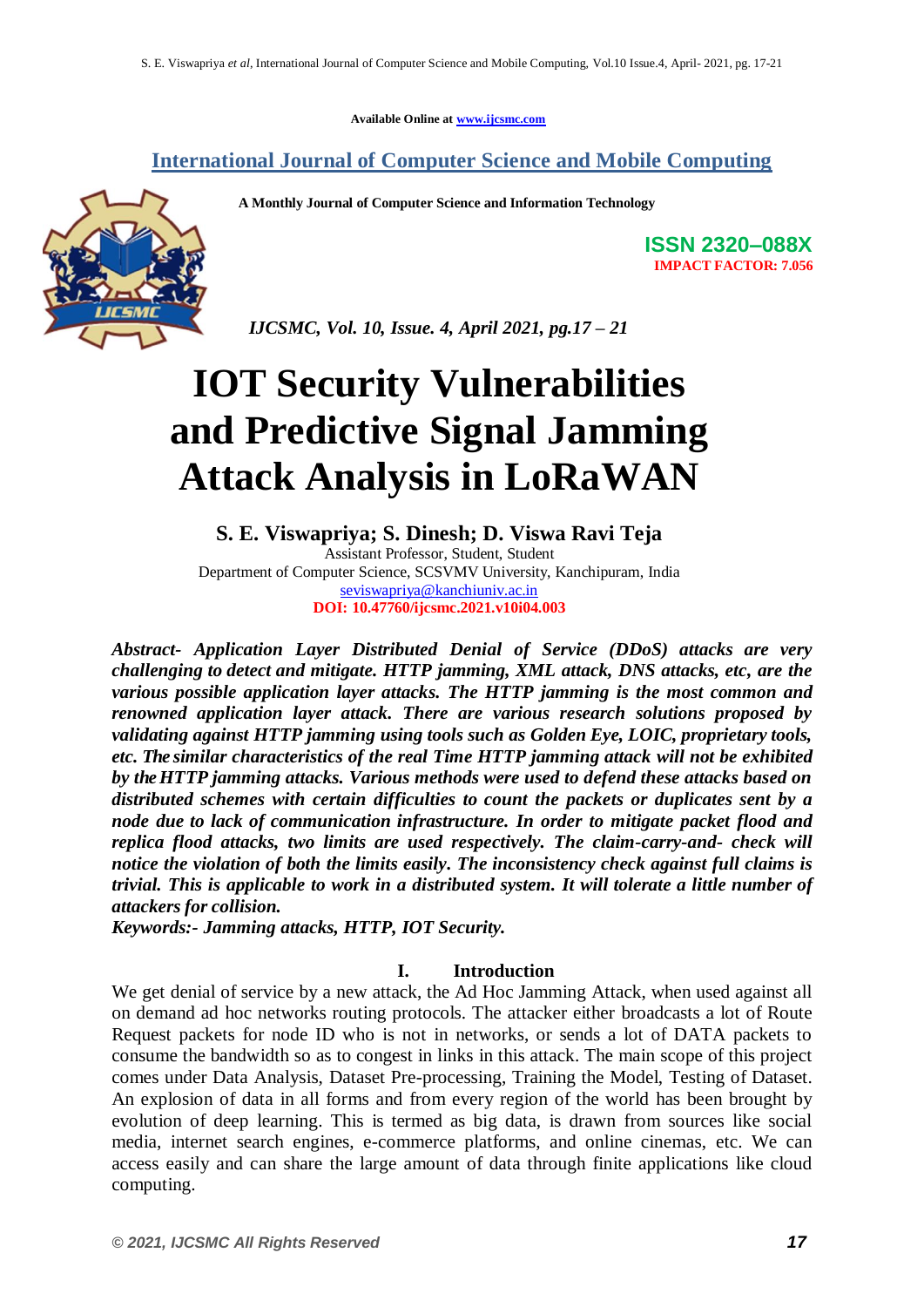#### **II. Literature Survey**

According to Kiwon Hong et al, SDN-Assisted Slow HTTP DDoS Attack Defense Method has been used to determine the attack. A web server to be unavailable due to a Slow HTTP Distributed Denial of Service (DDoS) attack, Because of its traffic patterns are similar to those of legitimate clients it is difficult to detect in a network. They also proposed a network- based Slow HTTP DDoS attack defense method which is assisted by a Software-Defined Network (SDN) that can detect and mitigate Slow HTTP DDoS attacks in the network. Simulation results show that the proposed Slow HTTP DDoS attack defense method successfully protects web servers against Slow HTTP DDoS attacks.

According to Qiao Yan, F. Richard et al, they have done Software-Defined Networking (SDN) and Distributed Denial of Service (DDoS) Attacks in Cloud Computing Environments. They discussed the new trends and characteristics of DDoS attacks in cloud computing, and provide a comprehensive survey of defense mechanisms against DDoS attacks using SDN. This can help to understand how to make full use of SDN"s advantages to defeat DDoS attacks in cloud computing environments and how to prevent SDN itself from becoming a victim of DDoS attacks, which are important for the smooth evolution of SDN-based cloud without the distraction of DDoS attacks.

According to Bharti Nagpal, As with Pratima Sharma et al, they have done DDoS Tools: Classification, Analysis and Comparison. It is recognized that DDoS attack tools and techniques are emerging as effective, refined, and complex to indicate the actual attackers. Due to the seriousness of the problem many detection and prevention methods have been recommended to deal with these types of attacks. This paper aims to provide a better understanding of the existing tools, methods and attack mechanism. In this paper, we commenced a detailed study of various DDoS tools. This paper can be useful for researchers and readers to provide the better understanding of DDoS tools in present times.

#### **III. Existing System**

This paper aims to explore the security vulnerabilities of IoT devices particularly that use Low Power Wide Area Networks (LPWANs). In this work, LoRaWAN based IoT security vulnerabilities are scrutinized and loopholes are identified. An attack was designed and simulated with the use of a predictive model of the device data generation. The paper demonstrated that by predicting the data generation model, jamming attack can be carried out to block devices from sending data successfully. This research will aid in the continual development of any necessary countermeasures and mitigations for LoRaWAN and LPWAN functionality of IoT networks in general. The existing system proposes a framework to determine packet sniffing and eavesdropping in building attack profiles for a target LoRaWAN device, which is achieved by analyzing the Traffic and identifying exploitable trends. Compare the effectiveness of continuous and targeted DoS attacks on IoT devices in a LoRaWAN environment. Proposition for remedies to the attack scenarios carried out, and discussion on the implications of such mitigations.

#### **IV. Proposed System**

The proposed system presents a period-based defense mechanism (PDM scheme is based on the periods and uses a blacklist to efficiently prevent the data jamming attack, by checking the data packet floods at the end of each period in order to enhance the throughput of burst traffic. Therefore, it can guarantee the Quality of Service (QoS) of burst traffic. As a result of which many data packets are forwarded at a high rate for the whole duration. Flood attacks are launched by malicious or selfish nodes. Malicious nodes, which can be the nodes purposely setup by the opponent or subverted by the opponent via mobile phone worms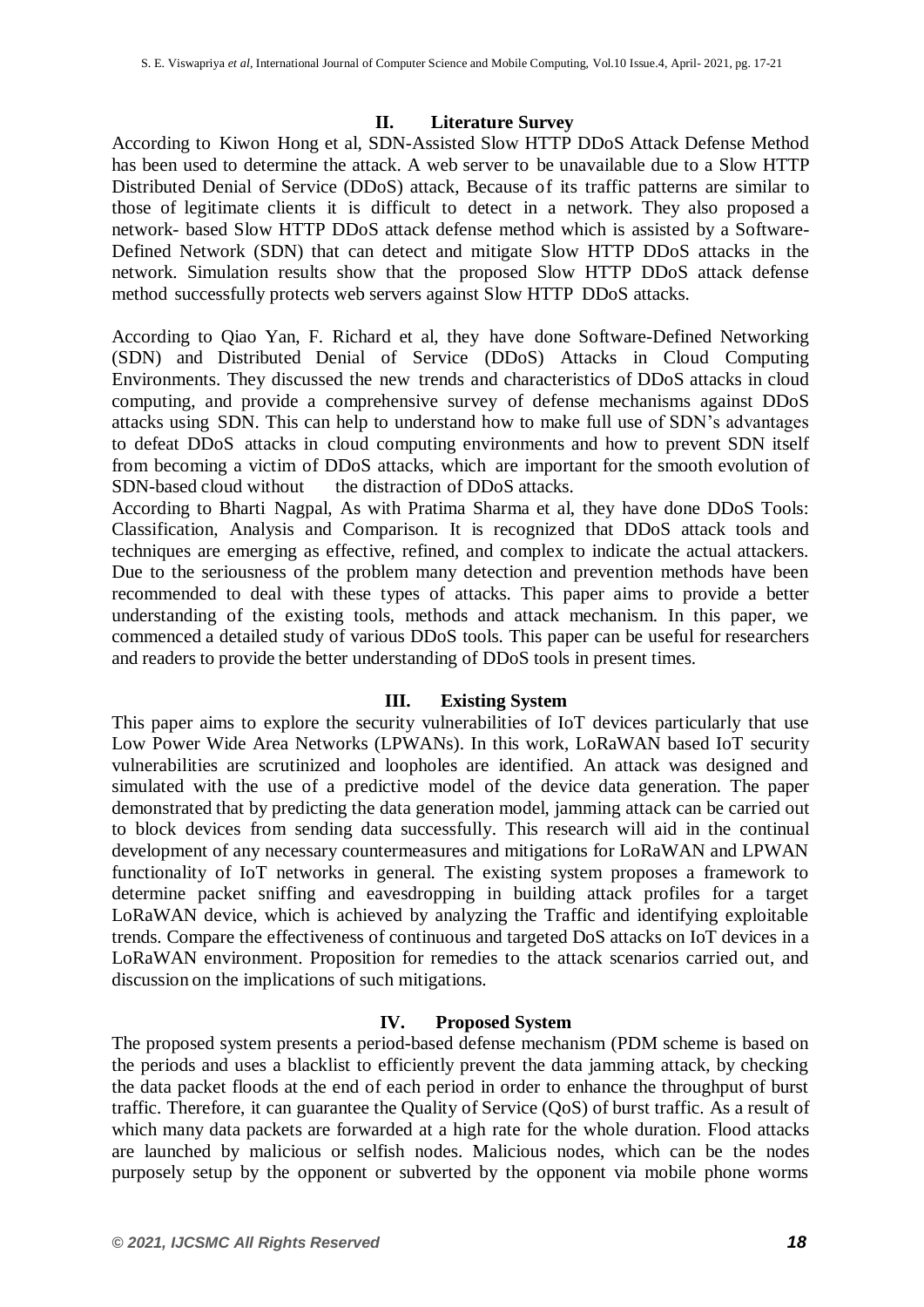begin attacks to congest the network and misuse the resources of other nodes. Selfish nodes may also develop flood attacks to increase their communication throughput. In DTNs, a single packet usually can only be carried to the destination with chances smaller than 1 due to the opportunistic connectivity

Advantages

- $\triangleright$  Reduce false alarm probability.
- $\triangleright$  Cost reduction for its users.
- $\triangleright$  Higher accuracy.
- $\triangleright$  Opaqueness since routers need not be involved.
- $\triangleright$  Successfully minimize the amount of traffic.

#### **V. Actual Work Implementation of Modules Exploratory Data Analysis**

• Exploratory Data Analysis (EDA) is the first step in data analysis process.

• It allows to get closer to the certainty that the future results will be valid, correctly interpreted, and applicable to the desired business contexts.

• Such level of certainty can be achieved only after raw data is validated and checked for anomalies, ensuring that the data set was collected without errors. Preprocessing

• If the data is missing from the dataset, then we can use the library called Scikit Learn preprocessing.

• It contains a class called Imputer which will help us take care of the missing data.

• We split our dataset into two sets

- $\triangleright$  A Training set
- $\triangleright$  A Test set

• A general rule of the thumb is to allocate 80% of the dataset to training set and the remaining 20% to test set. For this task, we will import test train split from model selection library of scikit

Feature engineering

• Filter methods are generally used as a preprocessing step.

• Pearson"s Correlation: It is used as a measure for quantifying linear dependence between two continuous variables X and Y. Its value varies from

 $-1$  to  $+1$ .

• LDA: Linear discriminant analysis is used to find a linear combination of features that characterizes or separates two or more classes (or levels) of a categorical variable.

• ANOVA: ANOVA stands for Analysis of variance. It is similar to LDA except for the fact that it is operated using one or more categorical independent features and one continuous dependent feature. It provides a statistical test of whether the means of several groups are equal or not.

• Chi-Square: It is a statistical test applied to the groups of categorical features to evaluate the likelihood of correlation or association between them using their frequency distribution.

**Prediction** 

- Once training is complete, it's time to see if the model is any good, using Evaluation.
- Evaluation allows us to test our model against data.
- This metric allows us to see how the model might perform against data.
- This is meant to be representative of how the model might perform in the real world.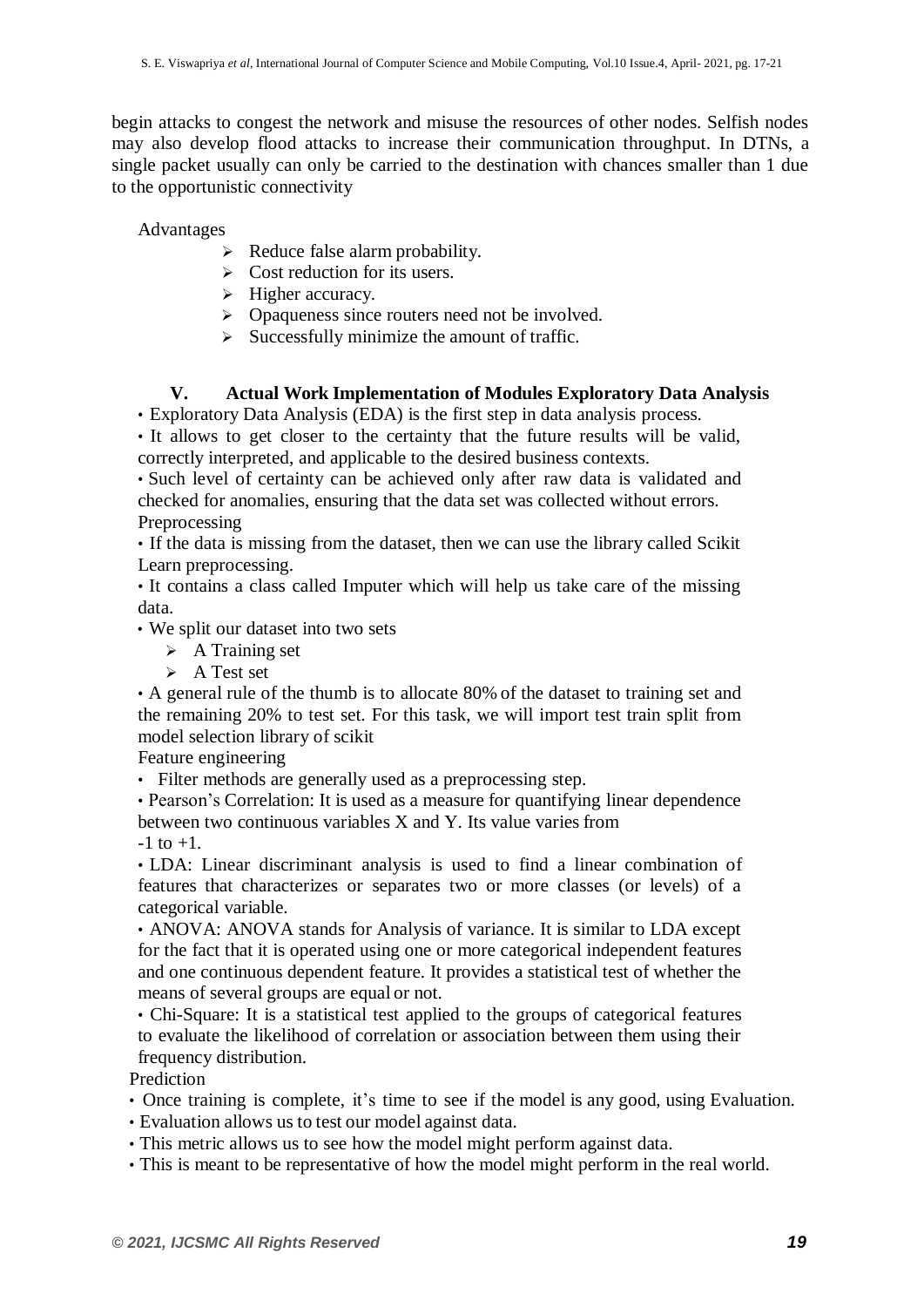• Once done with evaluation, it's possible that to see if we can further improve our training in any way.

## **VI. Results and Discussions**

This section explains about various results and descriptions.

|                |                      |       | MI_dir_L5_weight MI_dir_L5_mean MI_dir_L5_variance MI_dir_L3_weight MI_dir_L3_mean MI_dir_L3_variance MI_dir_L1_weight |          |       |                |          | MI_dir_L1_mean MI_dir_L1 |                       |
|----------------|----------------------|-------|------------------------------------------------------------------------------------------------------------------------|----------|-------|----------------|----------|--------------------------|-----------------------|
| $\mathbf{0}$   | 1.000000             | 566.0 | $0.000000e+00$                                                                                                         | 1.000000 | 566.0 | $0.000000e+00$ | 1.000000 | 566.0                    | 0.00                  |
| 1              | 996585               | 566.0 | 5.820766e-11                                                                                                           | 997950   | 566.0 | 5.820766e-11   | 999316   | 566.0                    | 0.00                  |
| $\overline{2}$ | 2.958989             | 566.0 | $0.000000e + 00$                                                                                                       | 2.975291 | 566.0 | 5.820766e-11   | 2.991729 | 566.0                    | 5.82                  |
| 3              | 3.958979             | 566.0 | $0.000000e+00$                                                                                                         | 3.975285 | 566.0 | $0.000000e+00$ | 3.991727 | 566.0                    | 1.16                  |
| 4              | 4.914189             | 566.0 | 1.164153e-10                                                                                                           | 4.948239 | 566.0 | 5.820766e-11   | 4.982654 | 566.0                    | 5.82                  |
|                | 5 rows × 116 columns |       |                                                                                                                        |          |       |                |          |                          |                       |
| $\leftarrow$   |                      |       |                                                                                                                        |          |       |                |          |                          | $\blacktriangleright$ |

Fig 1

 $\ddot{\cdot}$ 

|                | MI dir L5 weight     | MI dir L5 mean |            |          |           | MI dir L5 variance MI dir L3 weight MI dir L3 mean MI dir L3 variance | MI dir L1 weight MI dir L1 mean |           | MI dir L1 |
|----------------|----------------------|----------------|------------|----------|-----------|-----------------------------------------------------------------------|---------------------------------|-----------|-----------|
| $\mathbf{0}$   | 1.000000             | 75,000000      | 0.000000   | 1,000000 | 75,000000 | 0.000000                                                              | 1,000000                        | 75,000000 |           |
|                | 1.106002             | 61.437635      | 19 49 7725 | 1.260128 | 63 096451 | 36.858761                                                             | 1.638356                        | 65.844478 |           |
| $\overline{2}$ | 2.105991             | 60.754994      | 10.754895  | 2.260121 | 61.726414 | 22.915699                                                             | 2.638352                        | 63.629278 |           |
| 3              | 3.105975             | 60.511916      | 7.416684   | 3.260111 | 61.196857 | 16,520386                                                             | 3.638348                        | 62.631771 |           |
| 4              | 4.105965             | 60.387240      | 5.658644   | 4.260104 | 60.915911 | 12.899777                                                             | 4.638346                        | 62.064377 |           |
| $\overline{4}$ | 5 rows × 116 columns |                |            |          |           |                                                                       |                                 |           |           |
|                |                      |                |            |          |           |                                                                       |                                 |           |           |





Fig 3